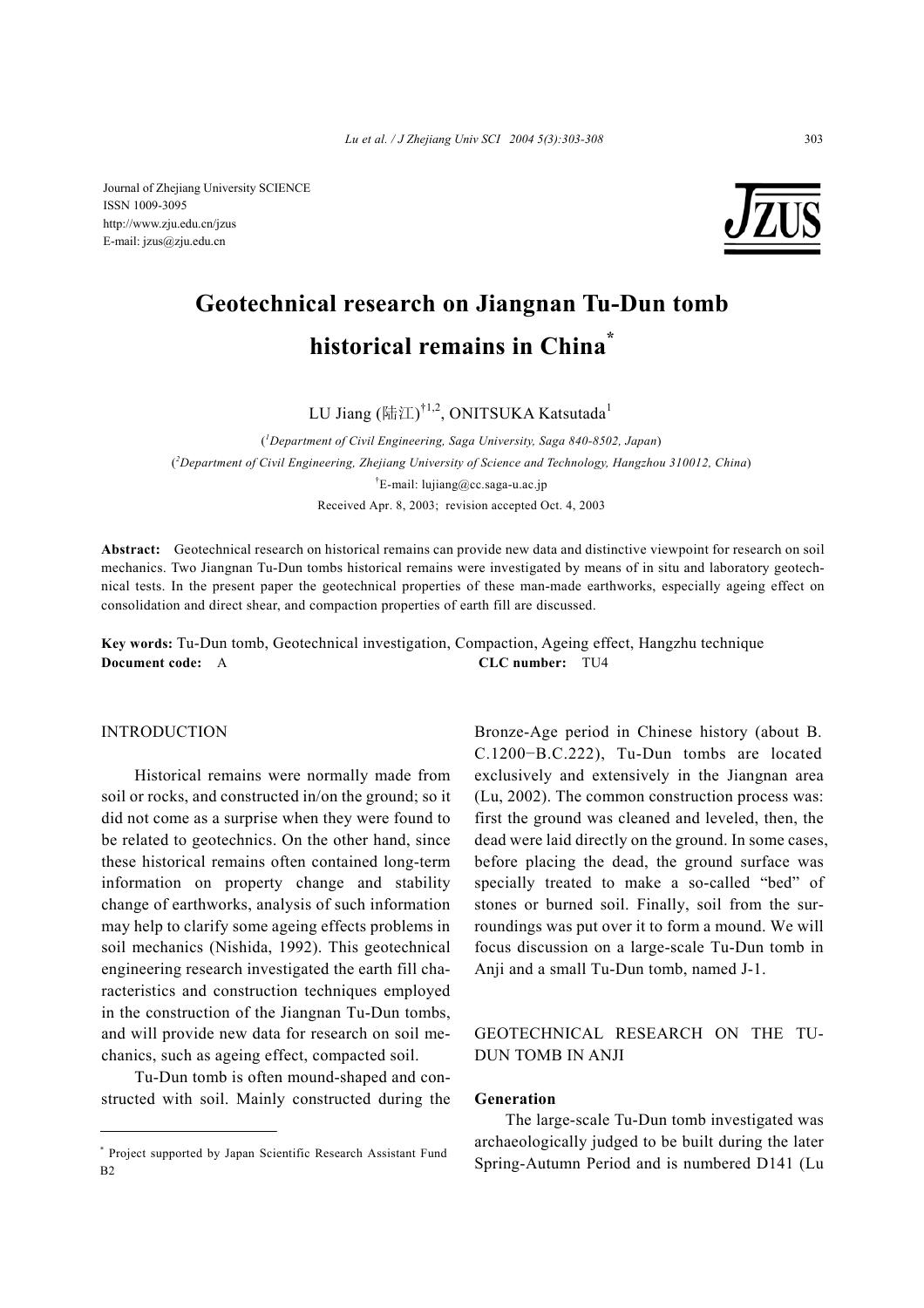*et al.*, 2002). It had height of about 8.0 m and elevation of about 40 m above sea level, an elliptical plane, from north to south about 50 m along the major axis, from west to east about 40 m along the minor axis.

During in situ investigation we made use of the eastern partially cut out section to excavate a trench vertically from the top of the tomb to the bottom so that we can get the full view of the earth fill structure. Meanwhile, during the process of excavating the trench, undisturbed samples AJ1− AJ7 were also obtained. Undisturbed samples were also obtained by boring sampling.

## **In situ investigation results and discussion**

According to in situ observation and results from various tests, the assumed cross section of the earth fill was as shown in Fig.1. As indicated, the earth fill of this tomb can be divided into four sections, which are surface soil, rammed soil, red sandy soil and grey clay (Lu, 2002).



**Fig.1 Assumed cross section of earth fill of Tu-Dun tomb D141**

## 1. Surface soil

The about 1 m thick surface soil was dark brown to light brown downwards because of the external influence of natural factors on it, such as rain, wind, human activities, plants, etc. Particles of charcoal were found to be scattered within this layer. As shown in Table 1, the portion of clay and silt particles approximates to 85%. Therefore the soil in this layer is classified as CL, i.e. clay of low liquid limit.

## 2. Rammed soil

The term "ram" here corresponds to the conception of "compact" in the geotechnics sense. And this term is often adopted to archaeologically describe the action of Hangzhu, which is a kind of practical and effective soil construction method employed in construction projects ranging from dwellings, to city walls, foundations, and dams and tombs in ancient China, as well as in ancient Japan (Onitsuka *et al*., 2002a). Analysis of the cross section and test results of the earth fill revealed that this traditional Hangzhu technique was applied in constructing the earth fill of the tomb. The rammed earth fill of Tu-Dun tomb D141 can be assorted into four parts, i.e. RS1, RS2, RS3 and RS4 (Fig.1).

In RS1, the carefully compacted layer-state earth fill was clearly shown with each about 10−15 cm thick layer. Fine gravel and sand were also found mixed into this compacted soil. These are key features of the Hangzhu technique. The grain size distribution of sample AJ-4 sampled in this section clearly showed that the grain size distribution of this sample was conspicuously distinct from that of other samples; that is, the proportion of sand, silt and clay was almost identical and the proportion of gravel was outstandingly greater than that of the other samples. Consequently, well-graded state of grain size distribution was achieved and earth fill under this state could be compacted far more densely. Moreover, referring to Fig.2, the peak of *N* value from Standard Penetration Test also appeared in this part, all of which indicated that this section

**Table 1 Physical properties of undisturbed samples from Tu-Dun tomb D141** 

| Sample | Depth | $G_{\rm s}$ | $W_{\rm n}$   | $\rho_{\rm t}$ | $\rho_{\rm d}$    | $I_{\rm p}$ | Grain size distribution( $\%$ ) |      |      |      | Class.    |
|--------|-------|-------------|---------------|----------------|-------------------|-------------|---------------------------------|------|------|------|-----------|
|        | (m)   |             | $\frac{0}{0}$ | g/cm           | g/cm <sup>3</sup> |             | gravel                          | sand | silt | clay |           |
| $AJ-1$ | 1.00  | 2.69        | 16.8          | 1.64           | 1.40              | 13.8        | 2.7                             | 12.0 | 51.2 | 34.1 | CL        |
| $AJ-2$ | 1.80  | 2.69        | 17.0          | 1.73           | 1.48              | 12.9        | 2.2                             | 10.4 | 49.6 | 37.8 | CL        |
| $AJ-3$ | 2.75  | 2.70        | 19.6          | 1.76           | 1.47              | 12.8        | 5.7                             | 14.9 | 57.9 | 21.5 | CL        |
| $AJ-4$ | 4.00  | 2.70        | 15.9          | 1.96           | 1.74              | 13.9        | 9.6                             | 29.7 | 29.8 | 30.9 | CL        |
| $AJ-5$ | 5.35  | 2.66        | 14.4          | 1.93           | 1.64              | 6.9         | 2.5                             | 47.7 | 30.1 | 19.7 | <b>SF</b> |
| $AJ-6$ | 6.50  | 2.66        | 23.3          | 1.85           | 1.50              | 11.5        | 0.5                             | 14.8 | 50.3 | 34.4 | CL        |
| $AJ-7$ | 7.40  | 2.69        | 20.8          | 2.06           | 1.70              | 9.1         | 0.0                             | 3.5  | 49.6 | 46.9 | CL        |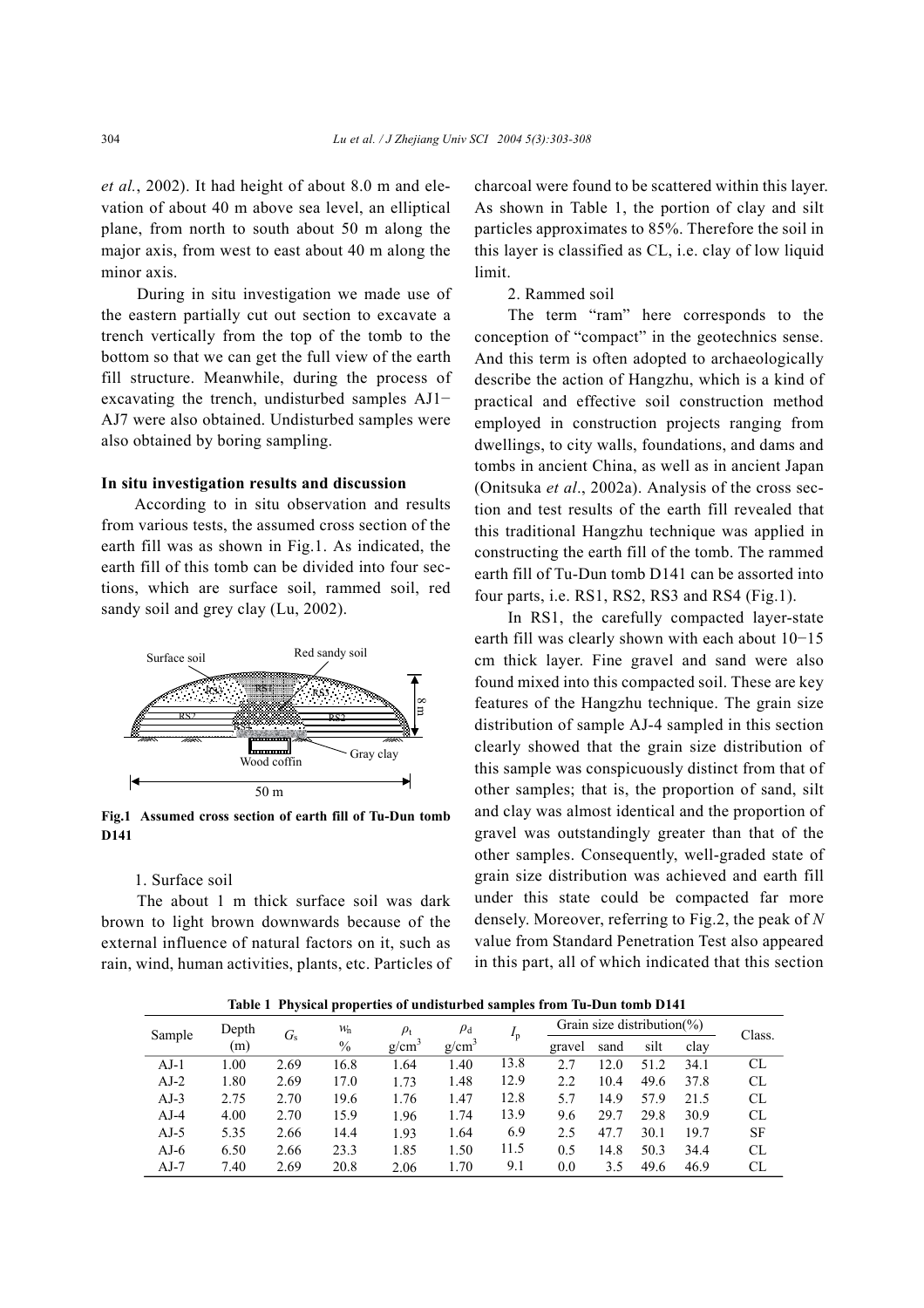was carefully compacted and attained a rather dense state. With regards to function, this section of soil strengthened the entire structure of the tomb, also served as a successful waterproof measure to some extent due to its dense state.



**Fig.2 SPT results of Tu-Dun tomb D141 and sampling depth**

From the cross-section, we can see that RS2 is another typical Hangzhu earth fill. Between the 10−15 cm thick layers of cohesive soil, 3−5 cm thick red sandy soil layers were sandwiched. Owing to the excellent permeability, sandy soil layers absorbed surplus moisture contained in the adjacent cohesive soil layers when these layers were compacted. Thus, along with this drainage of moisture that originally existed in the void spaces between soil particles, the soil particles became closer and a much denser state could be reached. Moreover, since sandy soil layers have inherently higher compressive strength than cohesive soil layers, the total strength of this section was enhanced. Because these layers of red sandy soil also formed a continuous plane extending to the edge of this tomb, it is assumed that the layers of red sandy soil may also drain off the water that seeped inwards the edge of the tomb.

RS3 is considered to be a mixture of surplus consisting cohesive soil, red sandy soil and grey clay left over during construction of the tomb. RS4 was made up of cohesive soil, acting as an interim layer between sections of red sandy soil and grey soil in the central section of the tomb.

## 3. Red sandy soil

The red sandy soil had a trapezoidal cross section and was composed of purplish red sand, classified as SF (namely, fine sand) according to the soil classification criterion based on grain size distribution (Table 1). As for the function of this section, since sandy soil has higher permeability of water, by the means of setting up this layer, water permeating from upper layers can be diverted to the periphery of the tomb. Additionally, since sandy soil has high strength itself, setting up this section also improved the stability and durability of the whole tomb.

4. Grey clay

The grey clay often functioned as hermetical and waterproof material to cover the central part of ancient tombs in China, and generally can be gathered from rice paddy fields. Table 1 shows that the proportion of silt and clay of sample AJ-7 sampled in this section accounted for 96.5%. In addition, as listed in Table 2, the dry density of the undisturbed sample in this part was  $1.70 \text{ g/cm}^3$ ; while the resulting maximum dry density in laboratory compaction test was 1.71  $g/cm^3$ ; so the degree of compaction, which is defined as the ratio of natural dry density to maximum dry density, reaches 99.4%. Although ageing effect could also contribute to this high degree of compaction, careful compaction conducted then must predominantly contribute to it. All of the above results tell us that this section had achieved an extremely dense state that leads to considerably low permeability of water in this section so that the wood coffin can be preserved in dry condition as far as possible.

**Table 2 Results of compaction test of Tu-Dun tomb D141**

| Soil sample    | $\rho_{\text{dmax}}$<br>g/cm <sup>3</sup> | $W_{\text{opt}}$<br>$\frac{0}{0}$ | $\rho_{\rm d}$<br>$g/cm^3$ | w<br>$\frac{0}{0}$ | Compaction<br>degree % |
|----------------|-------------------------------------------|-----------------------------------|----------------------------|--------------------|------------------------|
| Above 4 m      |                                           | 1.76 17.7 1.59                    |                            | 173                | 90.2                   |
| Red sandy soil | 1.95                                      | 12.7 1.75                         |                            | 14.4               | 89.7                   |
| Grey clay      | 171                                       | 193                               | 1 70                       | 21 1               | 994                    |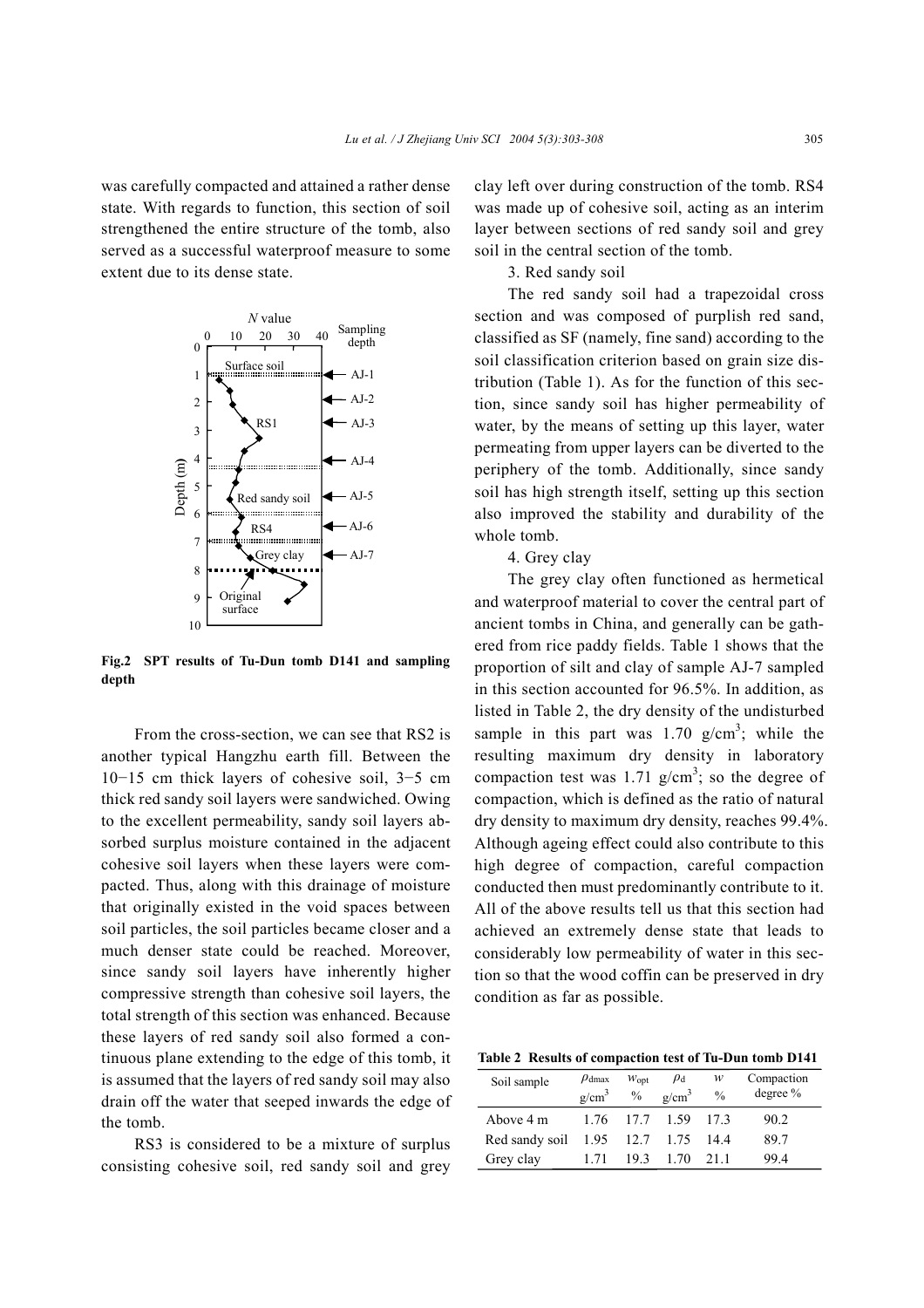### **Laboratory test and discussion**

The physical test results are listed in Table 1. Except that AJ-5 from the red sandy soil was classified as SF (fine sand), all the other samples were classified as clay. In the compaction test, three earth fill samples tested were mixtures of earth fill samples from the upper 4 m part of the trench, red sandy soil and grey clay respectively. Table 2 shows that the compaction degree of all these samples exceeded 90%, 99.4% in the case of grey clay. This rather dense state can match that of construction projects employing modern machines.

# GEOTECHNICAL RESEARCH ON THE TU-DUN TOMB IN JINTAN

## **Generation**

This Tu-Dun tomb designated as J-1 here is about 4.5 m in height, 20 m in diameter, and archaeologically concluded that this tomb was constructed during the early period of Spring-Autumn Period (Onitsuka *et al.*, 2002b).

## **In-situ investigation results and discussion**

Samples from boring revealed that the color of the earth fill varies with the depth, although the properties of the whole earth fill are nearly identical. The earth fill illustrates a dark-brown in the upper part due to the nature environmental influences, such as rain, plant matter and so forth. In the center part the earth fill illustrate a brown to pale-brown. Owing to approaching incompletely weathered base soil, the bottom part shows a red-brown. SPT test results can be seen in Fig.3.



**Fig.3 SPT result of Tu-Dun tomb J-1 and sampling depth**

## **Laboratory test and discussion**

1. Physical test

Table 3 is a summary of basic properties of the earth fill samples numbered from JT-1 to JT-7 sampled by boring (Fig.3). The data clearly show that for all the tested samples the percentage of silt plus clay exceeded 95%; so the earth fill of the tomb was categorized as CL.

## 2. Compaction test

The sample for compaction test was a mixture of earth fill from the upper 3 m part of the tomb. During the test, three different levels of compaction energy were adopted: standard effort (550 kN-m/m<sup>3</sup>, 25 blows/layer), reduced effort  $(330 \text{ kN-m/m}^3, 15 \text{ m})$ blows/layer), and modified effort (1100 kN-m/m<sup>3</sup>, 50 blows/layer). Fig.4 shows that the maximum dry density and optimum water content in cases of standard effort and modified effort were about same; and

| Sample | Depth<br>(m) | $G_s$ | W <sub>n</sub> | $\rho_{\rm t}$    | $\rho_{\rm d}$ |             | Grain size distribution $(\%)$ |      |      |      |           |
|--------|--------------|-------|----------------|-------------------|----------------|-------------|--------------------------------|------|------|------|-----------|
|        |              |       | $\frac{0}{0}$  | g/cm <sup>3</sup> | $g/cm^{3}$     | $I_{\rm p}$ | gravel                         | sand | silt | clay | Class.    |
| $JT-1$ | 0.6/0.8      | 2.71  | 22.9           | 1.84              | 1.50           | 20.2        | 1.1                            | 1.6  | 45.4 | 51.9 | CL        |
| $JT-2$ | 1.3/1.5      | 2.71  | 25.1           | 1.97              | 1.57           | 20.9        | 1.2                            | 2.6  | 44.8 | 51.4 | <b>CL</b> |
| $JT-3$ | 2.0/2.2      | 2.71  | 24.7           | 1.83              | 1.47           | 20.8        | 1.3                            | 2.8  | 49.8 | 46.1 | CL        |
| $JT-4$ | 2.8/3.0      | 2.70  | 24.7           | 1.90              | 1.52           | 16.4        | 1.6                            | 3.0  | 54.3 | 41.1 | <b>CL</b> |
| $JT-5$ | 3.8/4.0      | 2.72  | 26.0           | 1.99              | 1.58           | 20.6        | 1.2                            | 1.8  | 49.6 | 47.4 | CL        |
| $JT-6$ | 4.4/4.6      | 2.71  | 21.6           | 1.98              | 1.63           | 17.6        | 0.2                            | 1.1  | 52.7 | 46.0 | CL        |
| $JT-7$ | 5.3/5.5      | 2.70  | 21.5           | 2.03              | 1.67           | 16.7        | 1.0                            | 1.9  | 57.0 | 40.1 | <b>CL</b> |

**Table 3 Physical properties of samples from Tu-Dun tomb J-1**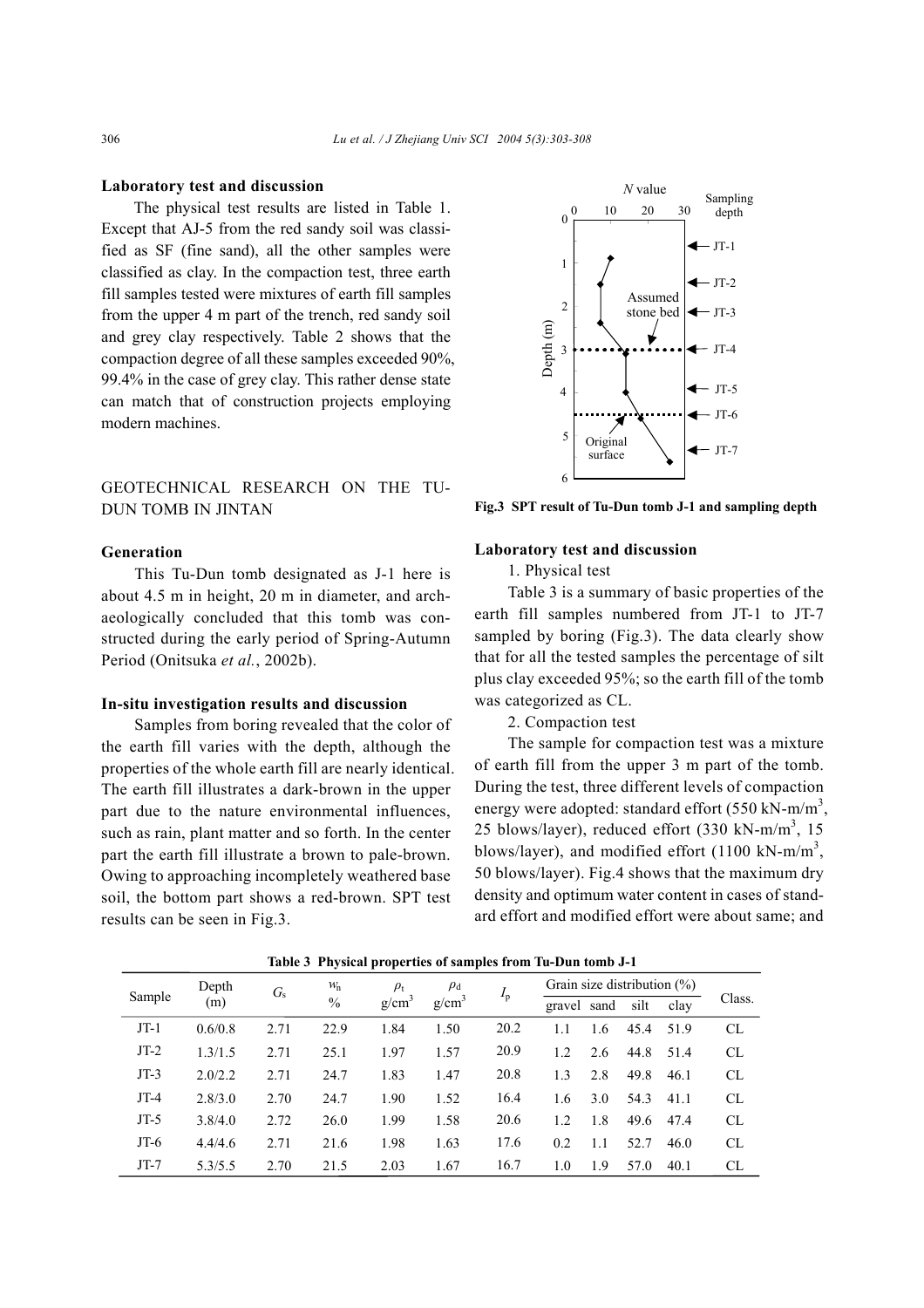

**Fig.4 Result curve of compaction test on Tu-Dun tomb J-1 in JinTan**

that maximum dry density was  $1.63$  g/cm<sup>3</sup>, and optimum water content was 21.8%. In addition, the dry density and water content of undisturbed samples JT-1 to JT-7 are also marked in this figure clearly indicating that all the samples had less than 10% volume ratio of air void. The compaction degrees of the undisturbed samples were also calculated: JT-1 was 93%, JT-2 was 96.3%, JT-3 was 90.2% and JT-4 was 93.3%. Thus it was obvious that the earth fill of the tomb achieved rather dense state.

#### 3. Direct shear test

Four kinds of samples were tested: undisturbed unsoaked sample (abbreviated as  $U_{\text{u}}$ ), undisturbed soaked sample  $(U_s)$ , compacted unsoaked sample  $(C_u)$  and compacted soaked sample  $(C_s)$ . Herein compacted samples were those samples made by compaction with water content and dry density identical to undisturbed samples. Under condition of no swelling, the samples were soaked for 24 hours in the direct shear box. The shear speed was 0.8 mm/min; and 20, 40, 80 and 160 kN/m<sup>2</sup> are adopted as the vertical loads. The vertical loads were chosen due to consideration of the relatively small vertical effective stress within the tomb.

The relationship of the depth from the top of Tu-Dun tomb J-1 *vs* shear strength parameters *c* and *φ* are shown respectively in Figs.5a and 5b. The cohesion of  $U_u$  samples varied from about 80 kN/m<sup>2</sup> to 180 kN/m<sup>2</sup> being much greater than that of  $C_u$ samples as a whole. From Fig.5a we can also note that the cohesion variance between  $U_u$  and  $U_s$  was

smaller than that between  $C_u$  and  $C_s$ . These results can be explained as about 2000 years ageing effect on cohesion.



**Fig.5 Direct shear test results of Tu-Dun tomb J-1 showing the relationship of the depth from the top** *vs* **shear strength parameters**  $c$  (a) and  $\varphi$  (b)

As to the angle of internal friction *φ*, it is shown in Fig.5b that  $\varphi$  of U<sub>u</sub> samples was larger than that of  $C_u$  samples. Similar to the previous analysis of cohesion, the variance of  $\varphi$  between U<sub>u</sub> and  $U_s$  was smaller than that between  $C_u$  and  $C_s$ . It appeared that for the earth fill of Tu-Dun tomb J-1, ageing effect exerted similar influence on change of the cohesion and angle of internal friction.

4. Consolidation test

Besides undisturbed samples, compacted samples with water content and dry density identical to the undisturbed sample were also tested to investigate the ageing effect on consolidation characteristics of the earth fill. The  $p_c$  results are plotted in Fig.6 clearly showing that the undisturbed samples bare bigger  $p_c$  than compacted samples. The consolidation pressure *vs* compression index  $C_c^*$  of the undisturbed and compacted sample JT-3 is shown



**Fig.6** Comparison of  $p_c$  results of undisturbed and com**pacted samples**